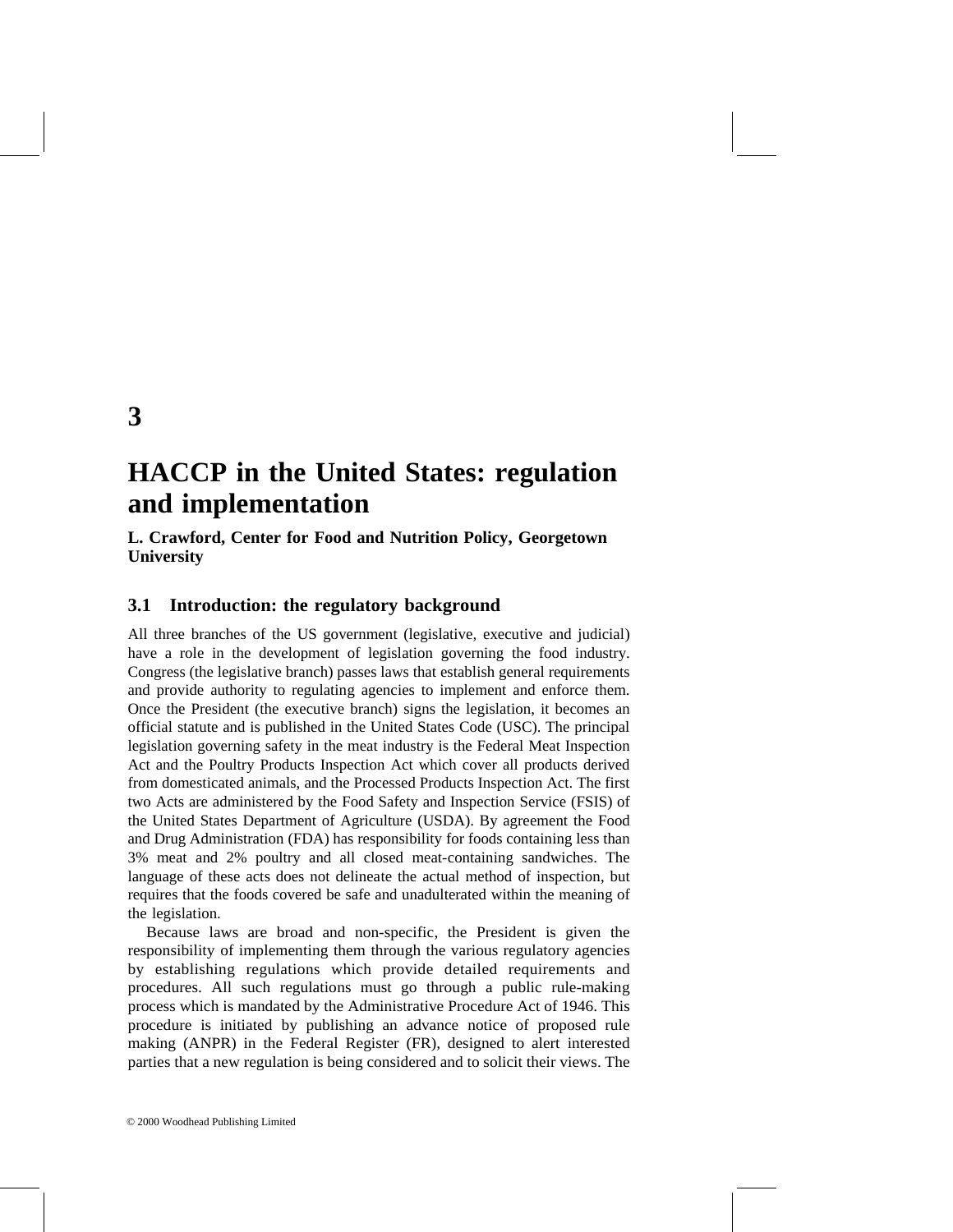FR is published by the government every working day of the year and allows all interested parties to comment on the provisions of the proposed regulation, and gives the appropriate agency the chance to respond. The second step is the publication of the proposed rule where, once again, interested parties may comment. Under US law all comments, however trivial, must be addressed and answered in written form in the FR as part of the Final Rule. If, as a result of comments or changing circumstances, the Proposed Rule must be substantially modified, a second Proposed Rule must be published. Once finalised, the regulation has the force and effect of law, unless reinterpreted by the courts (the judicial branch). Final regulations are published in the FR and, once a year, compiled into the Code of Federal Regulations (CFR). Final regulations in the FR include a preamble which discusses why the regulation is being proposed and the science base underpinning it. It also contains responses to comments received, a cost/benefit analysis (especially for the impact on small businesses), any potential environmental impacts, and an analysis of the paperwork required of those organisations affected by the regulation in question.

### **3.2 Development of HACCP in the United States**

In the early 1970s it became generally accepted that the Hazard Analysis Critical Control Point (HACCP) system constituted an advanced and comprehensive system for producing safe food. A number of initiatives at this time anticipated or incorporated HACCP principles, notably the 1974 regulations governing low acid canned foods which applied to canned meats as well as other canned products. These prescribed a system designed to eliminate the threat of botulism and other microbiological hazards in the production of canned foods. Later partial and total quality control programs were developed as regulatory options by the USDA for use within food processing. The USDA also developed socalled streamlined inspection systems for meat plants as an alternative to traditional inspection regimes. These initiatives incorporated elements of HACCP philosophy.

1985 marked a turning point for HACCP. Two seminal reports by the National Academy of Sciences paved the way. The first of these was *Meat and Poultry Inspection, The Nation's Program*. This report firmly endorsed implementing HACCP systems as the key to safer meat and poultry products. The second report had a broader focus: *An Evaluation of the Role of Microbiological Criteria for Foods and Food Ingredients*. However, it also championed HACCP systems, especially for high-risk foods. As a result, the National Marine Fisheries Service (NMFS) began a pilot program designed to incorporate HACCP principles into the harvesting, production and processing of fish and fish products, and to explore how HACCP could be integrated into the regulatory and inspection process. The FSIS also produced a comprehensive response to the two National Academy of Science reports designed to adapt the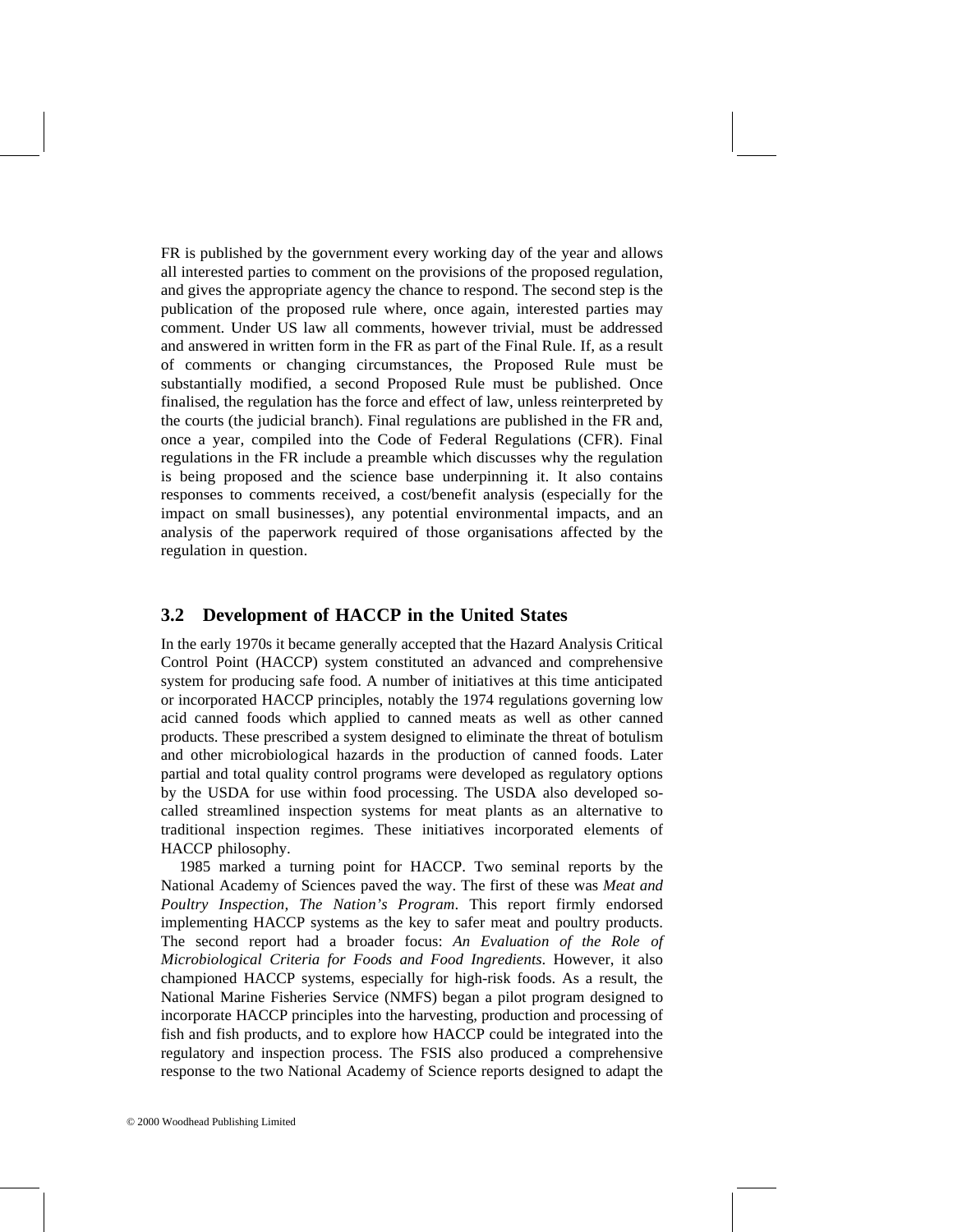agency to a new role of incorporating HACCP principles into meat and poultry processing and the way the industry was regulated.

Progress in incorporating HACCP principles into the regulatory framework, however, proved slow. Despite support from the two main trade organisations, the American Meat Institute and the National Fisheries Institute, consumer organisations were initially slow to champion HACCP as a concept, and the FSIS faced opposition from its inspectors' union. However, in January 1993 the new Clinton administration faced a major outbreak of food poisoning. A large number of cases of enterohemorrhagic *Escherichia coli* occurred in the Pacific Northwest, causing the deaths of some children who had consumed undercooked hamburgers. Renewed effort was put into developing a new HACCP-based regulatory system. Such a system was finally mandated for seafood plants in 1994 and for meat and poultry plants in 1996.

The new regulatory regime for the meat and poultry industry introduced in July 1996 was implemented through the Pathogen Reduction Hazard Analysis Critical Control Points (HACCP) System Final Rule, popularly known as 'Mega-Reg' because of its scale in seeking to replace all existing regulations governing the inspection of meat and poultry products. These regulations, applying to all food processors inspected by the FSIS and similar state agencies, require meat and poultry product processors to take preventative and corrective measures at each stage of the food production process where food safety hazards occur, using a variant of the HACCP system as defined by Codex. Each plant has the responsibility and flexibility to base its food safety controls on an approved HACCP plan. This plan must identify the critical control points (CCPs) detailed in the regulations and use the controls set out in the regulations in managing them. Sanitation Standard Operating Procedures (SSOPs) are also required. These must describe daily procedures sufficient to prevent direct contamination or adulteration of products. Additional requirements include mandatory *E.coli* O157 testing by slaughter operations, and compliance with performance standards for *Salmonella*.

Regular auditing of HACCP plans by independent experts is a common practice. However, ultimate responsibility for the acceptability of the HACCP plan rests with the FSIS. When recalls of product or sampling problems occur, the FSIS will usually require a re-evaluation of the HACCP plan. Facilities failing to implement 'proper HACCP programs' will face enforcement action that could mean withdrawal of the USDA's inspectors and plant shutdown. In these cases responsible management may be permanently barred from operating a food plant in the United States. Civil and criminal penalties, including fines and imprisonment, might also follow. The more severe penalties are reserved for fraudulent activity such as destroying or falsifying documentation, serious cases of negligence or the wilful contamination of the food supply.

The endorsement of the HACCP system by the United States had significant international implications. Meat and poultry inspection laws in the United States require that countries wishing to export meat and poultry products into the United States maintain an inspection system that is equivalent to that required by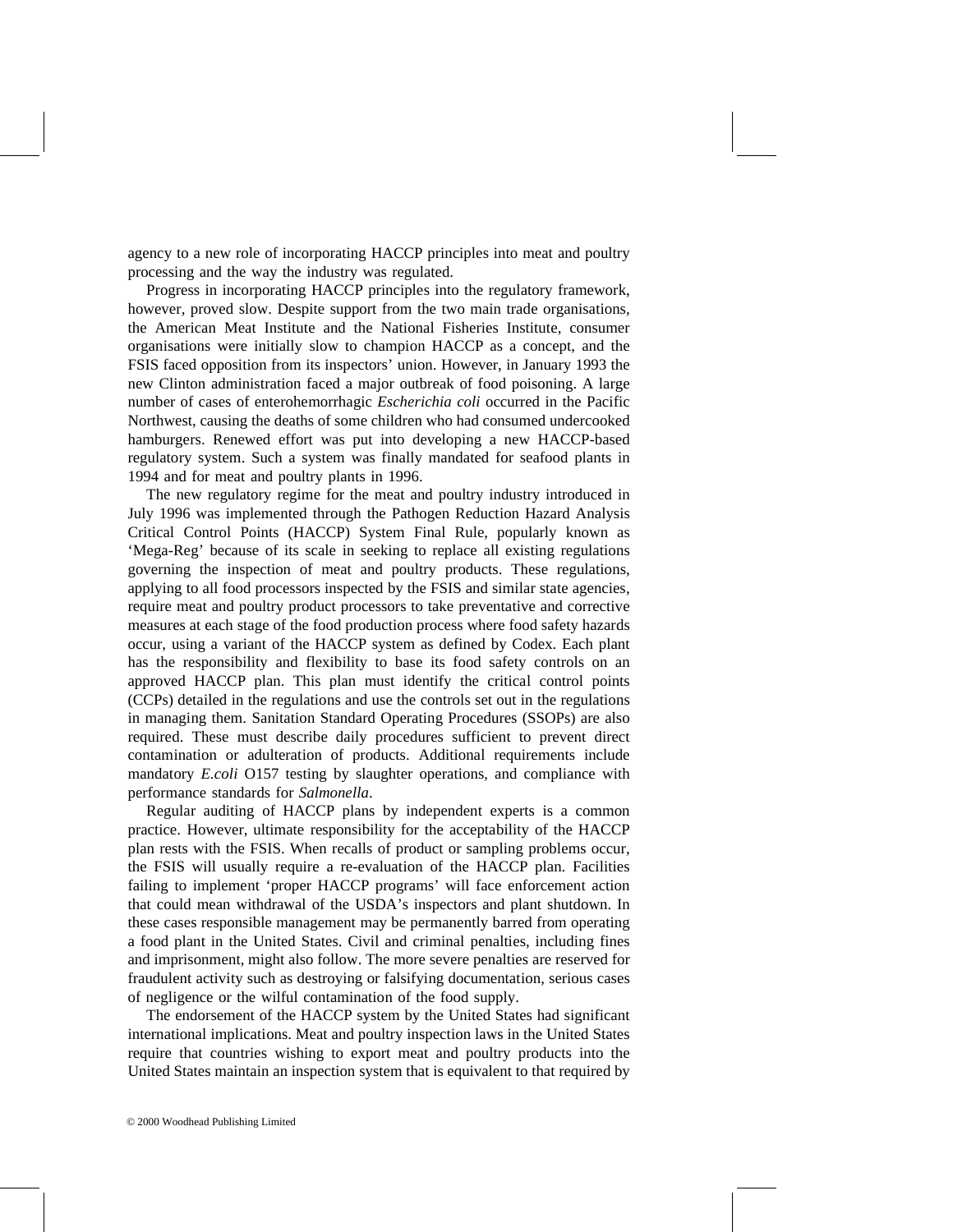the FSIS for domestic production. This requirement meant effectively that the 40-odd countries approved to export meat and poultry products to the United States would have to produce and inspect products in accordance with HACCP principles. These countries discuss common food safety issues through the Codex Alimentarius, its committees, its staff and various meetings. Codex is a joint program of two United Nations agencies, the Food and Agriculture Organisation and the World Health Organisaton, designed to set common standards that facilitate international trade in food. The early adoption of HACCP principles by the European Union as well as the United States has meant that they have also been adopted by Codex Alimentarius as the starting point for food safety systems around the world.

#### **3.3 HACCP implementation in practice**

The nature of HACCP implementation in meat and poultry plants has been more traditional in the United States than in some other countries. As an example, 'Mega-Reg' requires continuous inspection of slaughter line operations and can thus be seen as layering HACCP onto existing inspection regimes rather than replacing the latter with the former. The key legislation lying behind the regulatory process predates HACCP as a concept and is based on a command and control approach requiring the constant presence of food inspectors. Short of this legislation being revised or replaced, there can be no full transfer of food safety from government inspectors to plant managers. Similarly, 'Mega-Reg' requires plant management to carry out microbiological sampling. This can be seen as antithetical to the concept of HACCP. Properly administered, HACCP obviates the need for routine microbiological sampling, replacing a reactive with a more proactive approach.

HACCP implementation under 'Mega-Reg' began initially in large meat and poultry operations, which had 18 months to comply, completing in early 1998. Small plants had 30 months to comply, completing in early 2000, and very small plants had 42 months. Preliminary results have been analysed by the Centers for Disease Control (CDC) and the USDA. Significant reductions in the levels of *Salmonella*, *Listeria* and *Campylobacter* contaminating raw meat have been documented. As an example, contamination rates for ground turkey fell by 45% from 1997–98, those for chicken by 45% and those for ground beef by 36%. Contamination rates for *Escherichia coli* O157:H7 have not been materially affected, but levels have not increased. However, overall contamination rates have remained high in some areas. In the case of *Salmonella*, 36% of ground turkey sampled was found to be contaminated, 11% of chicken and 4.8% of ground beef. In late 1998 there was a spate of product recalls caused by *Listeria monocytogenes* contamination and as many as 20 deaths caused by foodborne pathogens. The two largest recalls, at Bil Mar Foods in Michigan and at Thorn Apple Valley Foods in Arkansas, were reputed to involve 15 to 30 million pounds of product, making them some of the largest food product recalls in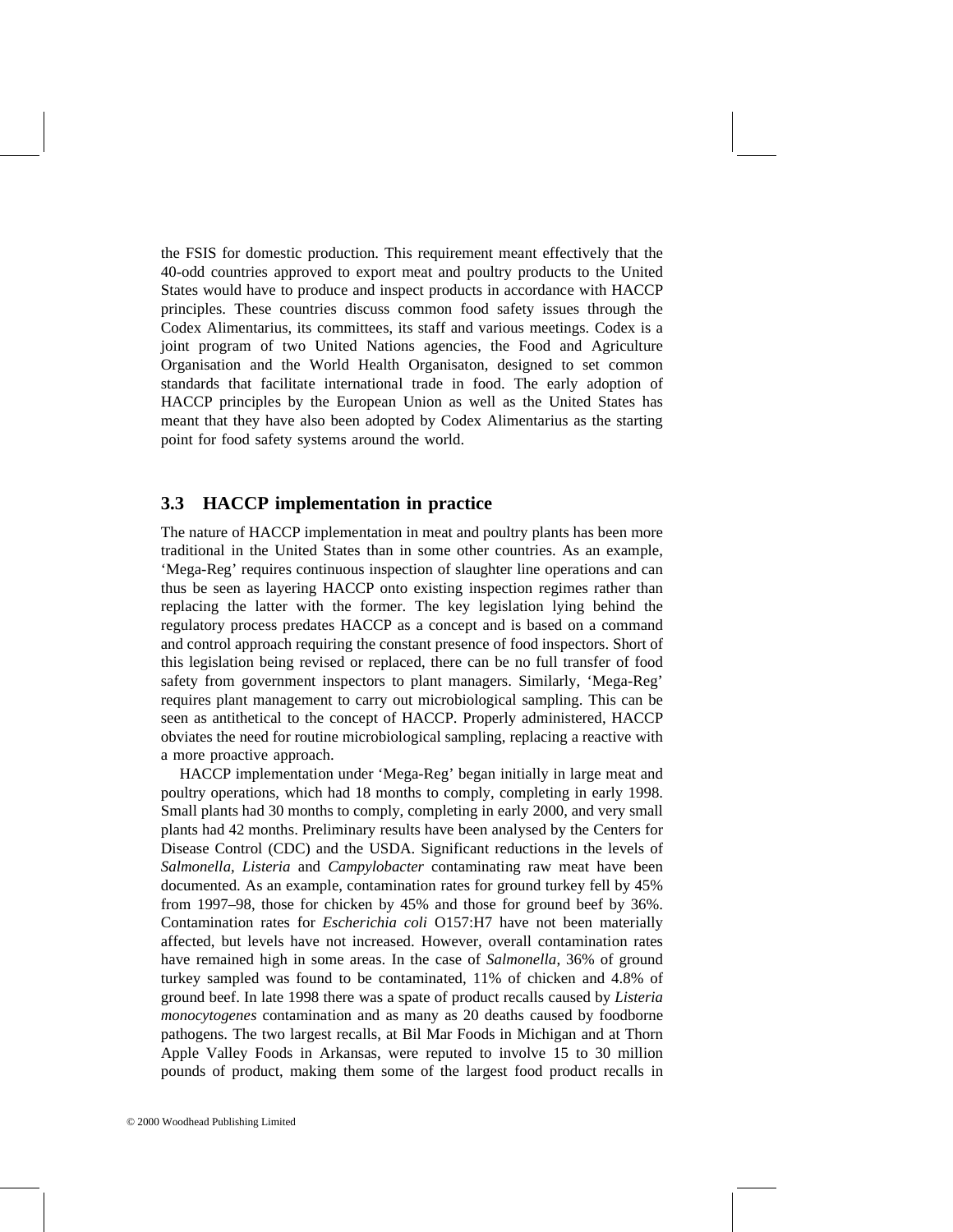American history. Most experts have attributed these two recalls to, in one case, contamination as a result of poor GMP in the handling and storage of rework material, and, in the other, a failure to maintain the Standard Sanitary Operating Procedures (SSOPs) set out under 'Mega-Reg'. In May 1999 the FSIS responded by announcing a requirement for reassessed HACCP plans for ready-to-eat livestock and poultry products to be submitted, including *Listeria monocytogenes* as a specific hazard. These developments show that, while HACCP provides a systematic approach to food safety control, it relies on an effective understanding of key hazards and a systematic approach to implementation, including implementation of the relevant prerequisite programs (such as Good Manufacturing Practice (GMP) and Good Hygiene Practice (GHP)), to succeed.

There have been a number of other initiatives designed to remedy such problems as these and to complement and support HACCP systems, for example in developing more expertise in understanding foodborne pathogens. In January 1997 President Clinton announced a Food Safety Initiative (FSI) designed to improve the system for detecting outbreaks of food illness, promote research on emerging pathogens such as *E.coli* O157:H7 and *Cyclospora*, and educate consumers and the industry on safe food handling practices. Part of the FSI introduced in the autumn of 1997 is the Product Safety Initiative (PSI) designed to address safety along the entire food chain from farm to table, including the adoption of HACCP principles in agricultural production and in catering.

#### **3.4 Beyond HACCP**

Given continuing problems with outbreaks of foodborne disease, the food industry is continuing to look for new ways of managing risks. Two concepts under current discussion are kill steps and due diligence.

#### **3.4.1 Kill steps**

Kill steps are procedures that destroy residual bacteria in foods at the end of processing. It has been suggested that these can be used in conjunction with HACCP systems implemented within manufacturing operations. High temperature is the most frequently employed lethal agent, resulting in a straight-line inactivation curve. The level of inactivation is expressed in D values, which means decimal reductions at a given temperature. Two examples of kill steps are cooking of a product by the consumer and pasteurisation. Meat products are frequently subjected to post-processing pasteurisation, particularly ready-to-eat products that do not require further cooking prior to consumption. Postprocessing pasteurisation is an established kill step for frankfurters (hot dogs), for example.

The effectiveness of kill steps depends on a number of factors, including the level of bacterial contamination of a product. Pasteurisation, for example, requires constant monitoring of bacterial loads in assessing product suitability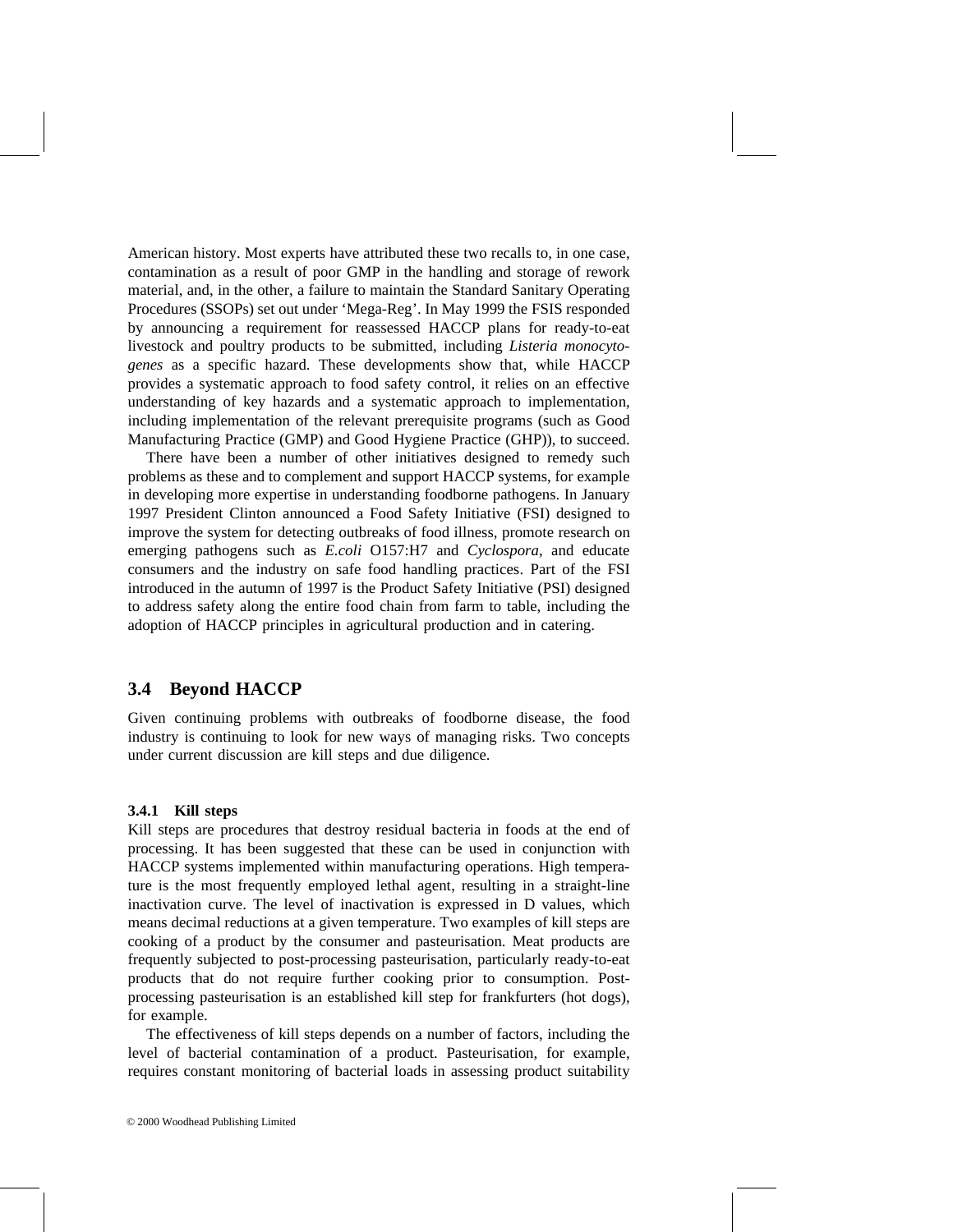and type of treatment. In general, heat activation has the disadvantage that it cooks or further cooks a product, altering its sensory and nutritional quality. Perhaps the ideal kill step is ionising radiation which is at least as effective as high temperature but does not affect product quality. Other methods include electron beam acceleration, which concentrates a stream of electrically generated electrons on to the surface of foodstuffs.

The application of some of the newer non-thermal kill steps is currently limited by the need for more research and effective commercial application. Irradiation has, on the other hand, been extensively researched. At present 41 countries, including the United States, allow the irradiation of about 100 different classes of food, on either an unconditional or a restricted basis. In 1997 a joint FAO/IAEA/WHO Study Group examined current toxicological, nutritional, microbiological and radiation chemical data, and concluded that there was no need for an upper dose limit to be imposed for food irradiation. The Study Group recommended that technological guidelines incorporating these findings be prepared and incorporated into Codex Alimentarius standards. The main obstacle has been consumer distrust of the technology. However, there are signs that attitudes are changing in the United States. In 1999 a joint survey by the Grocery Manufacturers of America and the US Food Marketing Institute showed that 80% of consumers would be likely to purchase an irradiated food product for themselves or their children if it carried the label 'irradiated to kill harmful bacteria'. Further outbreaks of foodborne disease may accelerate the implementation of kill steps such as irradiation as a complement to HACCP systems.

#### **3.4.2 Due diligence**

Due diligence is an ancient legal concept. It was developed as a way of establishing if an individual or organisation was guilty of negligence, by establishing a minimum standard of care against which a charge of negligence could be assessed. In the context of food production it addresses the question of whether the producer has done all that might reasonably be expected in the production of safe food. It assumes that, even if a product does cause illness, the producer is not at fault if he has exercised reasonable care in the way a product has been manufactured.

Due diligence can be seen as a radical concept in the area of food safety in that it implies that there can never be absolutely safe food, even with the implementation of HACCP systems. It focuses attention on producers accepting their special responsibilities in preparing food for others, and in meeting a commonly accepted industry standard for safe food production. The onus is then for stakeholders such as government and the food industry to establish common standards, such as GMP, quality or HACCP systems, and the framework for their implementation by individual producers. It also creates a responsibility for the appropriate agencies to monitor and improve those standards, the microbiological knowledge, technology and management structure which